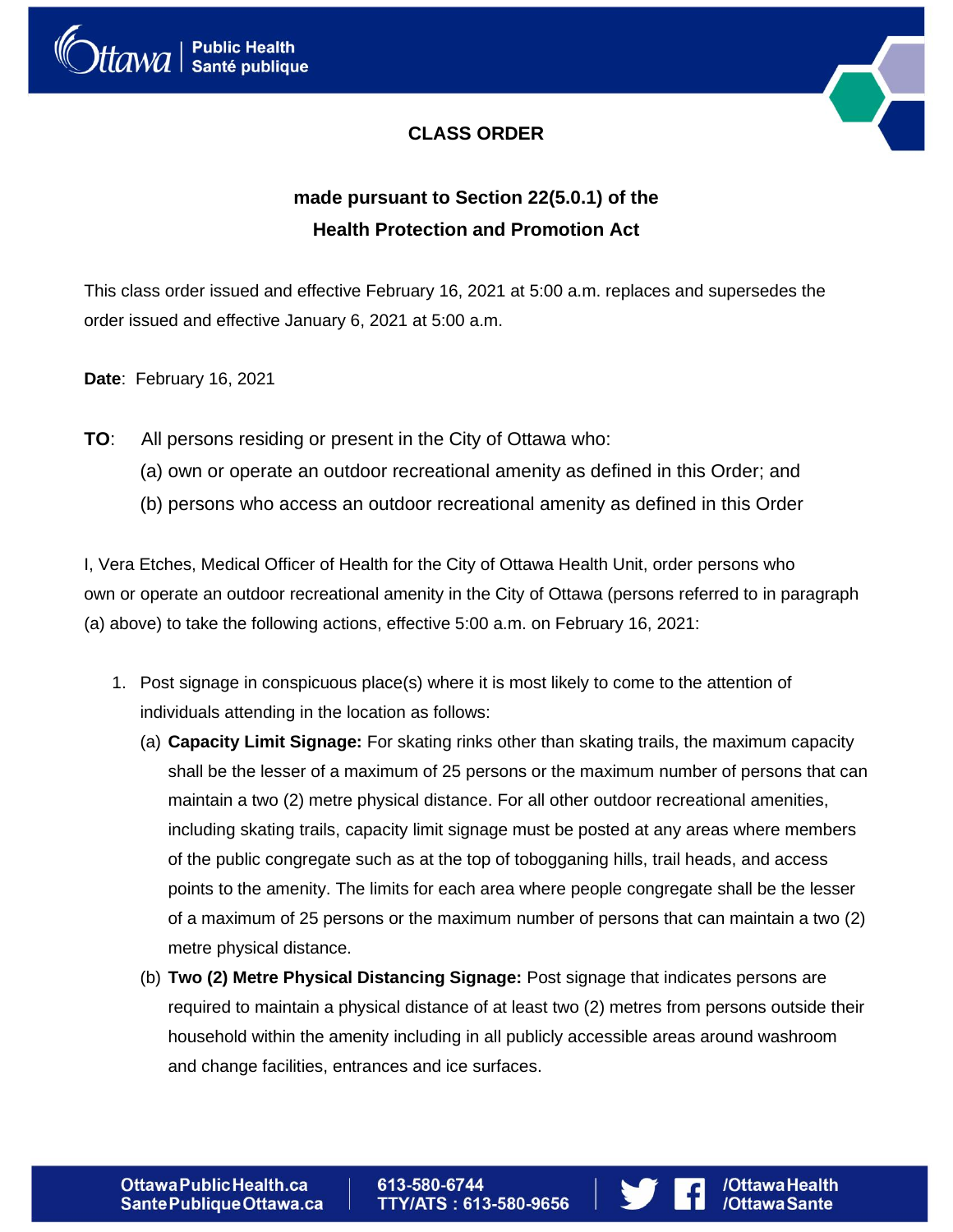(c) **Mandatory Mask Signage:** Post Mandatory Mask Signage in locations where members of the public access the outdoor recreational amenity prior to actively participating in a recreational activity or observing other persons participate in recreational activities.

Ottawa Public Health has considerations for calculating capacity limits and signage available at [www.OttawaPublicHealth.ca/WorkplaceCOVID19.](http://www.ottawapublichealth.ca/WorkplaceCOVID19)

- 2. Implement measures and adopt strategies to limit crowding. One-way walkways and workflows shall be provided where applicable to reduce the potential for and occurrence of close physical interaction between persons. Examples of workflows include, but are not limited to, directional arrows and markers for two (2) metres distance. Consider also limiting the duration members of the public are permitted to have access to the amenity, staggering entry times, and requiring pre-bookings.
- 3. Ensure that members of the public comply with measures to limit crowding that are adopted pursuant to section 2 of this Order in addition to requirements outlined in Sections 4 to 6 of this Order by actively monitoring compliance during supervised hours and issuing warnings to individuals for non-compliance. Instances of non-compliance may be escalated to Municipal Law Enforcement when appropriate by contacting 3-1-1.

AND FURTHER I, Vera Etches, Medical Officer of Health for the City of Ottawa Health Unit, order all persons who access an outdoor recreational amenity in the City of Ottawa (persons referred to in paragraph (b) above) to take the following actions, effective 5:00 a.m. on February 16, 2021:

- 4. Comply at all times with the posted capacity limits of the outdoor recreational amenity and/or places where people congregate within the outdoor recreational amenity including any public areas surrounding the outdoor recreational amenity.
- 5. Maintain physical distance of at least two (2) metres at all times from every other person. Persons from the same household are not required to maintain a physical distance of at least two (2) metres from each other but are required to maintain at least two (2) metres of physical distance from persons outside their household.

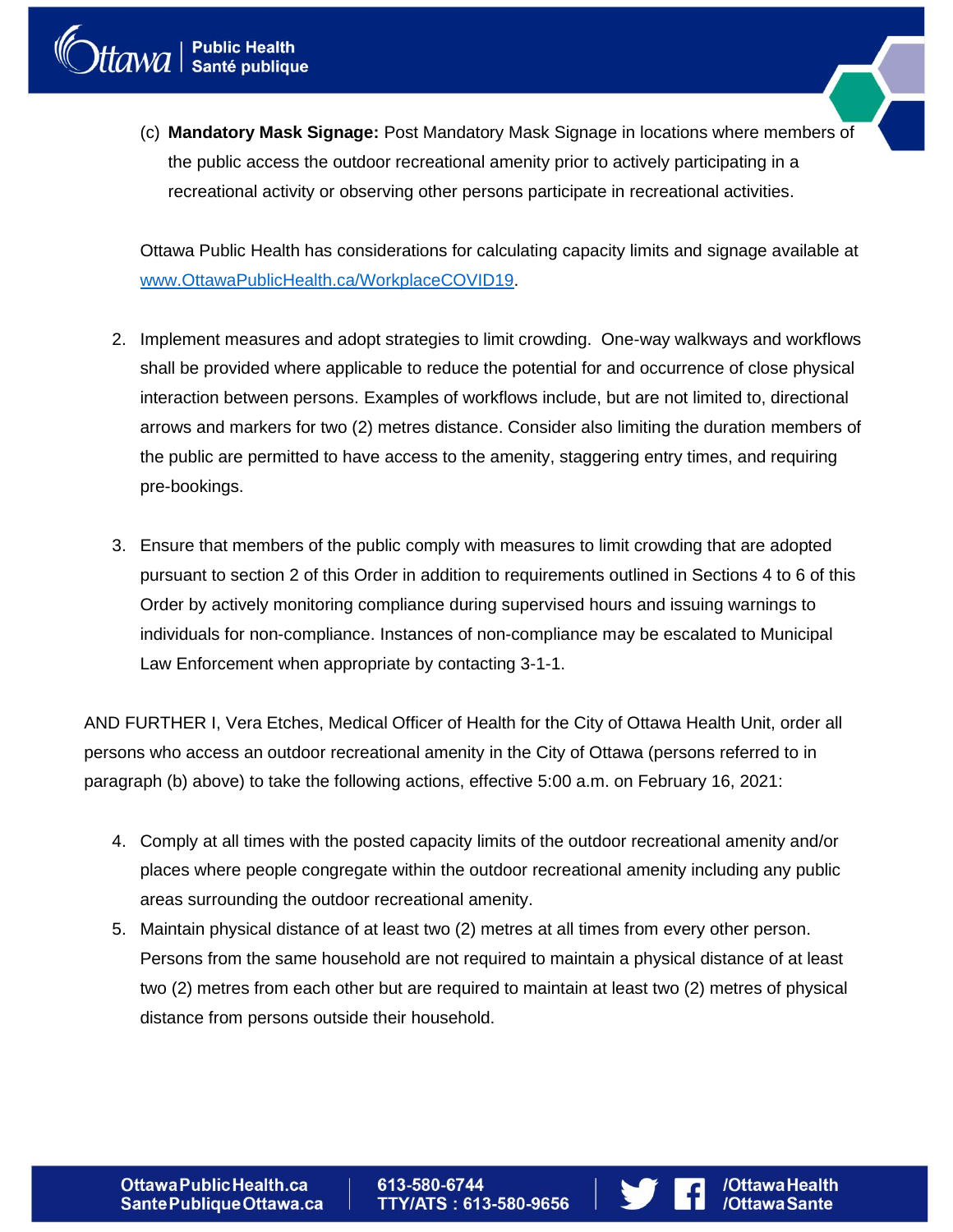# Manie Public Health<br>Manie publique

- 6. Wear a mask in a manner that covers their mouth, nose, and chin at an outdoor recreational amenity including surrounding publicly accessible areas such as change and rest areas when not actively participating in a recreational activity. Although masks are not mandatory while actively participating in a recreational activity, they are highly recommended when skating on ice rinks and participating in other outdoor recreation activities within a confined space. In addition, the following exemptions may apply, and no person shall be required to provide proof of any of the following exemptions:
	- (a) Temporarily removing a mask in order to consuming food or drink or for an emergency or medical purpose;
	- (b) a child who is younger than two (2) years of age, or a child who is under five (5) years of age chronologically or developmentally and who refuses to wear a mask and cannot be persuaded to do so by their caregiver;
	- (c) a person with a medical condition, including breathing or cognitive difficulties, or a disability, that prevents them from safely wearing a mask, and
	- (d) a person who is unable to put on or remove their mask without the assistance of another person.

#### **DEFINITION**

For the purpose of this Order:

**"outdoor recreational amenity"** means any land, premises, location or thing at, upon, in or near which an authorized outdoor recreation or sport activity takes place and to which the public is ordinarily invited or permitted access, either expressly or by implication, whether or not a fee is charged for entry. For greater clarity this includes but is not limited to ice rinks, tobogganing hills, snowmobile, cross country ski, ice skating and snowshoe trails.

613-580-6744 TTY/ATS: 613-580-9656

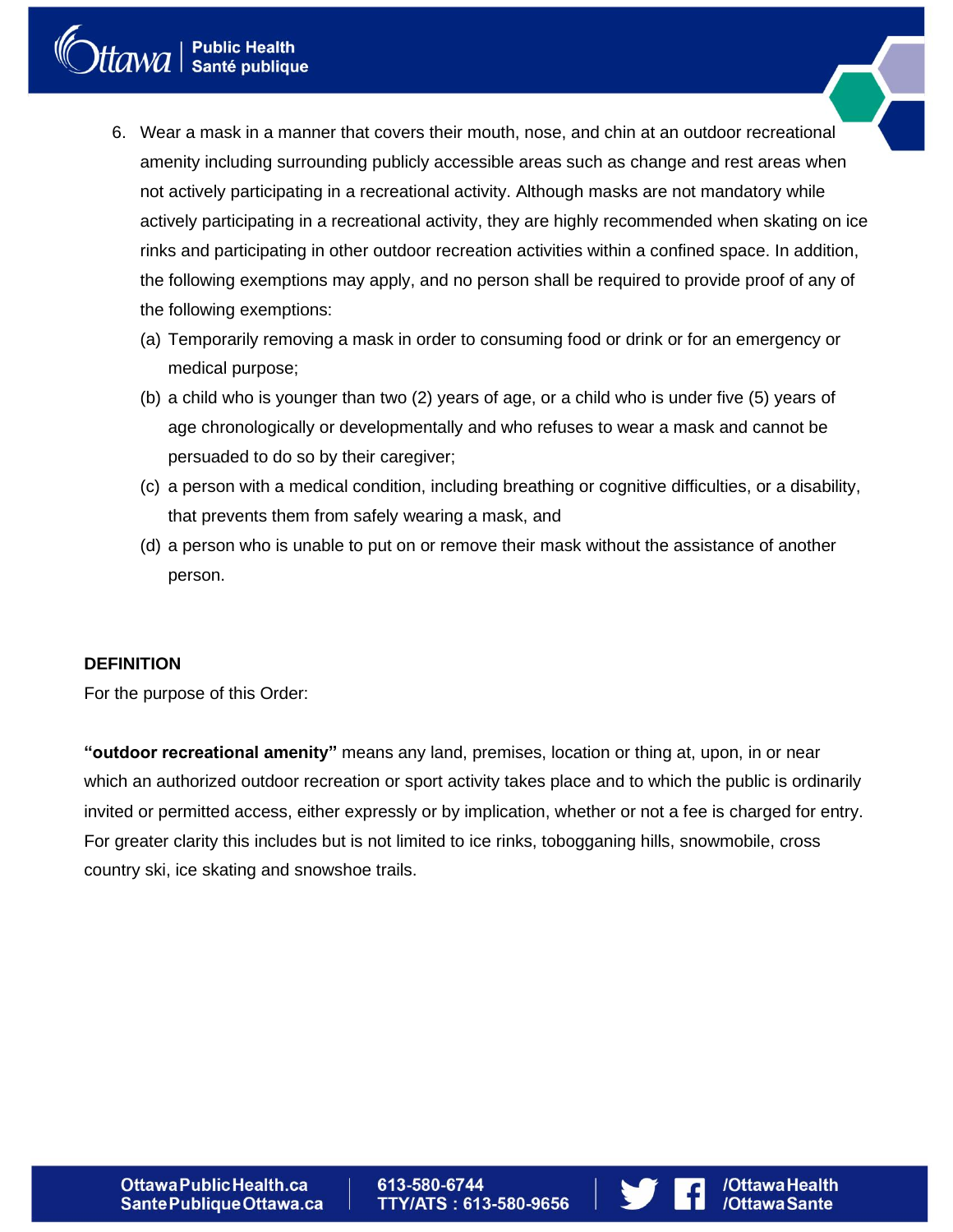

#### **THE REASONS for this ORDER are that:**

- 1. COVID-19 is a disease of public health significance and has been designated as communicable under Ontario Regulation 135/18 as amended. COVID-19 has been declared a pandemic by the World Health Organization. The Province of Ontario has enacted emergency orders and the City of Ottawa has declared an emergency under the Emergency Management and Civil Protection Act as a result of the pandemic.
- 2. COVID-19 is present in the City of Ottawa and therefore poses a risk to the health of the residents of the City of Ottawa through community transmission. The COVID-19 virus is spread from an infected person to a close contact by direct contact or from respiratory secretions from the infected person.
- 3. While the risk of transmission of COVID-19, on average, is greater in indoor spaces compared to outdoors, the risk of transmission is elevated in outdoor spaces when there is crowding, close contact, prolonged exposure and forceful exhalation (e.g., individuals physically exerting themselves by participating in sports and recreation activities).
- 4. Adopting capacity limits, physical distancing and masking requirements and other measures to reduce close contact between individuals outside a household in outdoor recreational amenities is likely to reduce the risk of the spread of COVID-19 in the City of Ottawa.

#### **I am of the opinion, on reasonable and probable grounds that:**

- a. a communicable disease exists or may exist or there is an immediate risk of an outbreak of a communicable disease in the health unit served by me;
- b. the communicable disease presents a risk to the health of persons in the health unit served by me; and
- c. the requirements specified in this Order are necessary in order to decrease or eliminate the risk to health presented by the communicable disease.